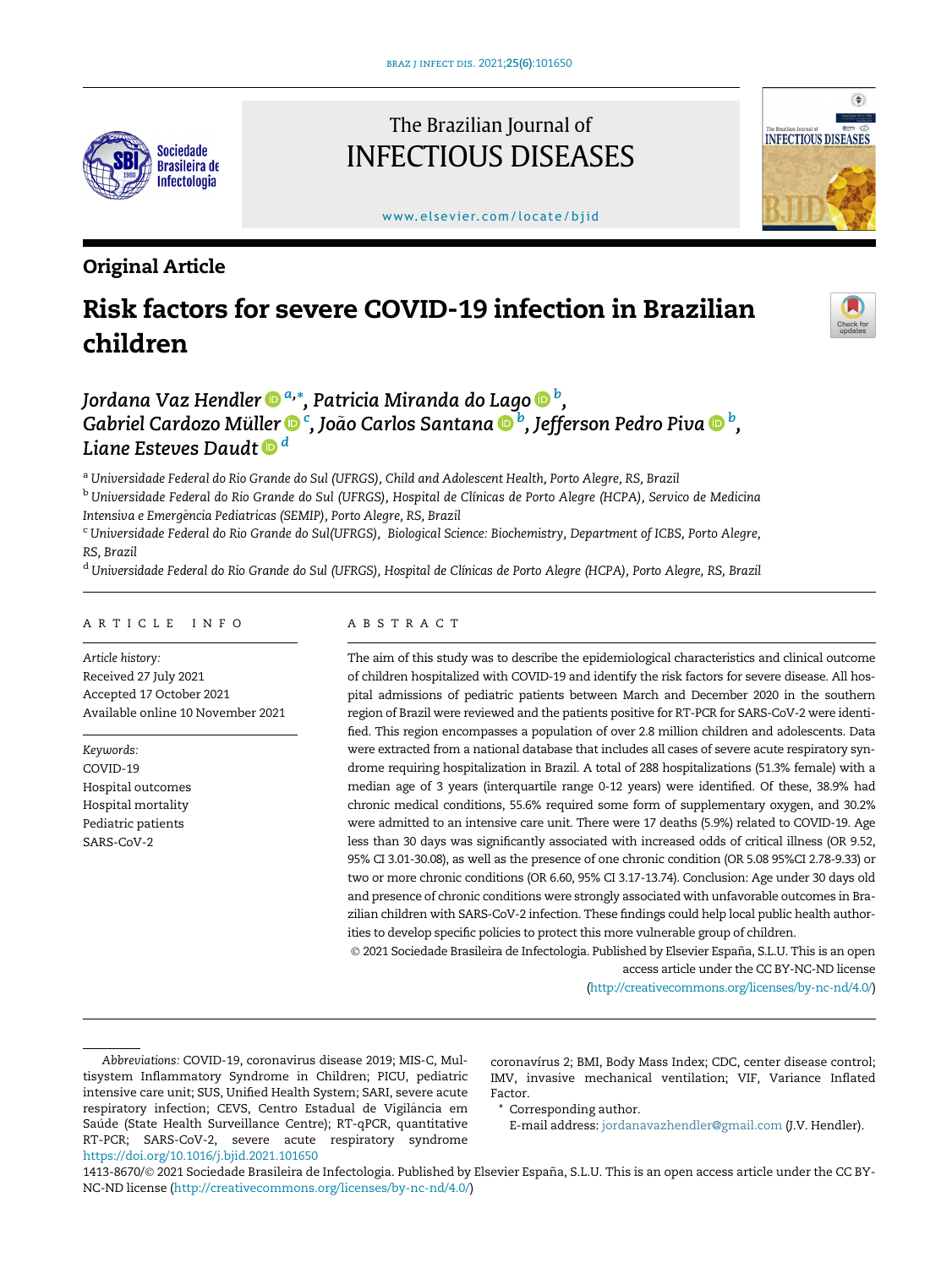#### Introduction

The coronavirus disease 2019 (COVID-19) pandemic has affected millions of people around the world. Brazil is one of the hardest hit countries, only behind the United States and India in number of cases. It is, however, the second in terms of deaths, and the numbers are still increasing rapidly.<sup>[1](#page-6-0)</sup> Initially, studies from China, Europe and the United States were quite optimistic and showed that COVID-19 was generally a mild disease in the pediatric population. Most children have mild and moderate cases of COVID-19, with only a few severe and critical presentations (0.6 and 0.3%, respectively). $2,3$  $2,3$ 

In May 2020, many cases of Multisystem Inflammatory Syndrome in Children (MIS-C) began to appear and were asso-ciated with more severity in children.<sup>[4](#page-6-3)</sup> In January 2021, a Latin American study showed that COVID-19 appeared to be more serious than previously reported, with higher rates of intensive care unit (ICU) admission and death, including cases of acute COVID-19. Although most children and adolescents have a benign course of the disease, it has been shown that some patients can develop severe acute clinical conditions.<sup>[5](#page-6-4)</sup>

The proportion of children affected by the disease has grown in recent months and most deaths have occurred in low-income countries.<sup>[6](#page-6-5)</sup> This finding is probably due to several difficulties faced by these countries during the pandemic, such as adequate hygiene measures, as well as economic problems, overcrowding, chronic conditions, and low availability of pediatric intensive care unit (PICU) beds. $<sup>7</sup>$  $<sup>7</sup>$  $<sup>7</sup>$  Brazil, a</sup> developing country of continental dimensions, is already facing the health system collapse. Brazil's Unified Health System (SUS) is the largest public and universal health system in the world, with coverage for the whole population. About 75% of the Brazilian population do not have private health insurance and are exclusively dependent on SUS.<sup>[8](#page-6-7)</sup>

Despite the acknowledged increase in international and national publications on the disease, there are still few studies evaluating risk factors for and characteristics of COVID-19 hospitalizations in the pediatric population. We need to identify which patients are most at risk of unfavorable outcomes. Epidemiology and risk factors for severity are not yet fully elucidated in pediatrics.

Therefore, the present study aims to describe the epidemiological aspects, clinical manifestations, comorbidities, and outcomes of pediatric patients hospitalized in southern Brazil due to COVID-19. Data were also used to estimate associations between demographic, clinical characteristics, and critical COVID-19 among hospitalized pediatric patients.

#### Patients and methods

This was a retrospective analysis of all COVID-19 hospital admissions registered in the Influenza Epidemiological Surveillance Information System, SIVEP-Gripe (Sistema de Informação de Vigilância Epidemiológica da Gripe), a nationwide surveillance database used to monitor severe acute respiratory infections (SARI) in Brazil. This system was created in 2009, during the Influenza H1N1 pandemic, and includes all

SARI cases. In 2020, the Ministry of Health incorporated in the system the results of SARS-CoV-2 tests to monitor the COVID-19 hospital admissions and deaths in Brazil. SIVEP-Gripe has been maintained as an official system to report and monitor the severe cases and deaths related to COVID-19 and is powered by health professionals of hospitals. The notification of SARI cases and COVID-19 severe cases is mandatory in Brazil, in both public and private health systems.<sup>[9](#page-6-8)</sup> The data from the state of Rio Grande do Sul (RS) is reviewed, completed and coordinated by the State Health Surveillance Center, CEVS (Centro Estadual de Vigilância em Saúde), of the Department of Health of Rio Grande do Sul.

SARI cases are defined as individuals hospitalized with fever, even if only referred, accompanied by cough or sore throat, and presenting dyspnea,  $O_2$  saturation <95%, or respiratory distress. For children, in addition to the previous items, the definition includes the presence of nose flaring, retractions, cyanosis, dehydration, or inappetence as criteria for SARI.<sup>[10](#page-6-9)</sup> According to the Ministry of Health, the criteria for hospitalization of pediatric patients are as follows: the presentation of flu syndrome along with dyspnea, respiratory distress, central cyanosis, blood oxygen saturation <95% in room air, hypotension, decrease in peripheral pulses, lack of appetite for breastfeeding or fluid intake, worsening clinical conditions of underlying diseases, or changes in mental status. $11$ 

The current analysis has focused on the acute clinical presentation of COVID-19, not including patients with late complications such as MIS-C, as these patients were outside the scope of this study. Furthermore, all data analyzed in this study were in the SIVEP-Gripe System, which does not include MIS-C cases. Chart review for each patient were not performed. Seventythree hospitals, both general and pediatric, as well as public and private, across the state powered the system.

For each registered patient, information about individual's demographics, symptoms, comorbidities, ICU admission, and ventilatory support, as well as dates of symptom onset, hospital admission, and ICU admission, and in-hospital outcome (death or discharge) are included. Medical charts of all children (0 to 18 years old) with a positive quantitative RT-PCR (RT-qPCR) test result for SARS-CoV-2 who had been admitted to hospital between March 9, 2020 (11th epidemiological week) and December 10, 2020 (50th epidemiological week), in the state of Rio Grande do Sul (Brazil) were evaluated. Severe acute respiratory syndrome coronavírus 2 (SARS-CoV-2) diagnostic tests followed national and international standards and were performed by certified laboratories. One death of a patient aged 15 years who was not hospitalized was not included.

Demographic data included age, race or ethnicity, area, and town of residence. Patients were gathered in five age groups: 0-1 month, 2-12 months, 2-5 years, 6-10 years, and 11 + years. Race and ethnicity were determined as declared by patients or by parents or legal guardians. Hospital-acquired COVID-19, considered when the patient had a positive RT-PCR for SARS-CoV-2 during hospitalization for another reason, was also registered.

Comorbidities were categorized into pulmonary, neurological, hematological, hepatic, and cardiological diseases, Trisomy 21, immunosuppression, obesity, and diabetes. Immunosuppression was defined as current use of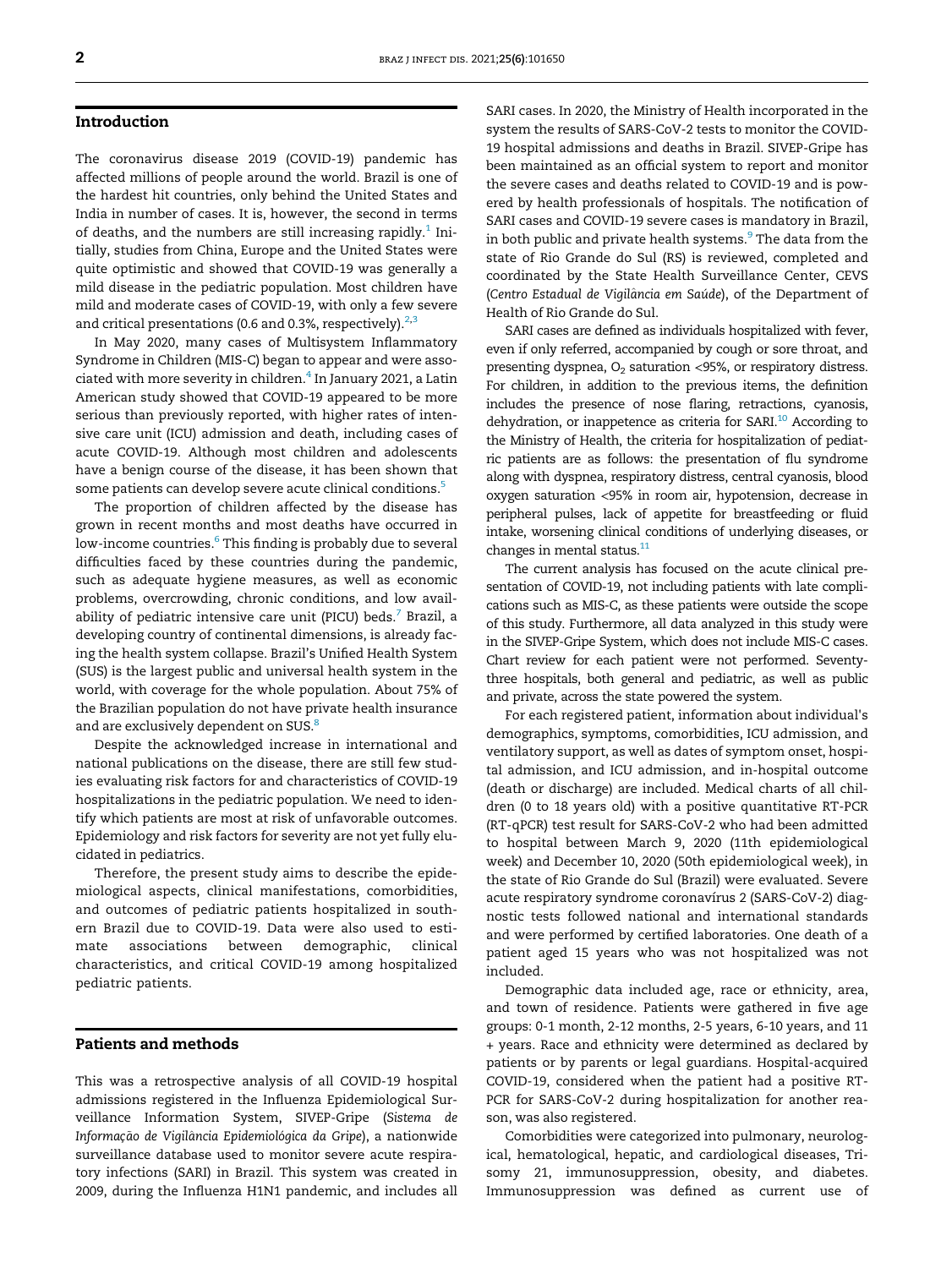immunosuppressive drugs or chemotherapy. Obesity was defined as body mass index (BMI) in kg/m<sup>2</sup>  $\geq$ 95th percentile for age and sex, based on CDC growth charts, among children aged  $\geq$ 2 years; this was not evaluated for children <2 years. The patient's BMI value was calculated by the healthcare professional who included the patient's data in the system. The number of comorbidities per patient was considered and distributed into (a) absence of comorbidities, (b) presence of one comorbidity, and (c) presence of two or more comorbidities.

In terms of severity, severe illness was characterized by the need for hospitalization, while critical illness was deemed when there was a need for PICU admission, invasive mechanical ventilation, or when the patient died during hospitalization.[12](#page-6-11) The cumulative COVID-19-associated hospitalization rates were calculated using the number of patients hospitalized with COVID-19 as the numerator and the estimate of the Brazilian population by age in 2020 as the denominator. $^{13}$  $^{13}$  $^{13}$  The population of Rio Grande do Sul is approximately 11 million people, representing 5.4% of Brazil's inhabitants, while its annual gross domestic product (GDP) per capita is about 7,000 dollars. The demographic features include indigenous, African and European descendants, although the ethnic majority is 85% of selfdeclared white. Children and adolescents represent about 25% of the state's population, with 2,800,000 individuals under 19 years old in this region. Patients admitted to hospitals with COVID-19 were from 91 (18.3%) of 497 municipalities in RS, which comprise 70% of the population. $14$ 

This study has been approved by the Research Ethics Committee of Hospital de Clínicas de Porto Alegre (under procedure number 4338477), as well as by the National Research and Ethics Committee (Comitê Nacional de Ética e Pesquisa, procedure 4405073).

Data analysis was performed by the software R (v 4.0.2 R Core Team (2020). R: A language and environment for statistical computing. R Foundation for Statistical Computing, Vienna, Austria) and RStudio (v1.1.456, RStudio Team (2020) RStudio: Integrated Development for R. RStudio, PBC, Boston, MA). Since all the patients who met the inclusion criteria were considered, no sample calculation was performed. Categorical variables were expressed by absolute and relative frequency, while quantitative variables had their distributions evaluated by histograms, and expressed by mean and standard deviation or median and interquartile range, depending on the shape of the curve and the evaluation of residues. For independent samples, descriptive statistics were performed using Fisher's exact test, Chi-square, and Mann-Whitney.

A multivariate logistic regression model was used to assess the independent association of the covariates age, race, and presence of comorbidities with critical forms of the disease, which was defined by the need for invasive mechanical ventilation (IMV), PICU admission, or death. Patient baseline demographic and clinical characteristics were selected based on previous findings described in the literature about the disease. The model was adjusted for categorized age (<1 month, 1 month-1 year, 2-5 years, 6-10 years, and 11-18 years), race/ethnicity (White, non-White and non-Black, or Black), and presence of one underlying condition, two or more underlying conditions vs. no underlying conditions. Optimal model was found increasing one variable each step

and its global fit was assessed by Hosmer-Lemershow test, Akaike Information Criteria, residual analysis and collinearity by Variance Inflated Factor (VIF) less than 5. The p-value was indicated for all comparisons, in addition to the odds ratios (OR) and 95% confidence intervals (CI) for the dichotomous ones. Differences with p-value less than 0.05 and a 95% CI which did not contain the unit were considered statistically significant.

#### Results

Between March 9 and December 10, 2020, 41,324 confirmed cases of COVID-19 in children and adolescents were reported in the state of Rio Grande do Sul. Among the patients with positive test results, 288 (0.7%) were hospitalized and assessed in this study.

Based on these data, the cumulative COVID-19-associated hospitalization rate among children aged <18 years was 10.1 per 100,000 inhabitants. The highest rate was among children aged <4 years (23.3/100,000).

Most patients were female (51.3%) and white (78.5%). The median age was three years (IQR 0.00-12.00), with 40% younger than 12 months old ([Table 1](#page-3-0)).

The most prevalent initial clinical manifestations were fever (68.8%), dyspnea (62.5%), and cough (59.7%). [Table 2](#page-4-0) shows the initial clinical features by age group.

Respiratory manifestations (cough, dyspnea, ventilatory distress or hypoxemia) were observed in 83.0% of the patients, while symptoms of the gastrointestinal tract (diarrhea, vomiting or abdominal pain) were detected in 27.1% of the cases. Twenty (7.0%) patients presented abdominal symptoms, without any accompanying respiratory symptoms.

A total of 38.9% of the patients had at least one chronic condition, particularly neurological disorder (14.6% of total sample), and 14.2% had two or more chronic conditions.

There were 23 hospital-acquired infections, of which 17 (73.9%) had a critical evolution and 20 (86.9%) had previous comorbidities.

Eighty-nine (30.2%) patients required admission to the PICU. The median time span between symptom onset and PICU admission was 2 (IQR 0.00-5.00) days and the majority (68.9%) of patients admitted to the PICU did so within the first 24 hours of hospital admission. Furthermore, the median length of stay in PICU was 11.5 days (IQR 6.00-26.75).

The median time between symptom onset and hospital admission was two (IQR 0.00-4.00) days. The median length of hospital stay was 6 (IQR 3.0-10.0) days.

Just over half of the assessed patients (55.6%) required some form of supplementary oxygen, such as oxygen administration through nasal catheter, high flow ventilation, noninvasive ventilation, or mechanical ventilation. Mechanical ventilation was provided to 40 (13.9% of the sample) children, of whom 8 (21.6%) were previously healthy.

There were 17 (5.9%) deaths related to COVID-19 (description of the cases are displayed in Box) and only one due to other causes (a 4-month-old infant with a history of prematurity who had remained hospitalized since birth). The median time from symptom onset to death was 8 (IQR 5.00-15.00) days.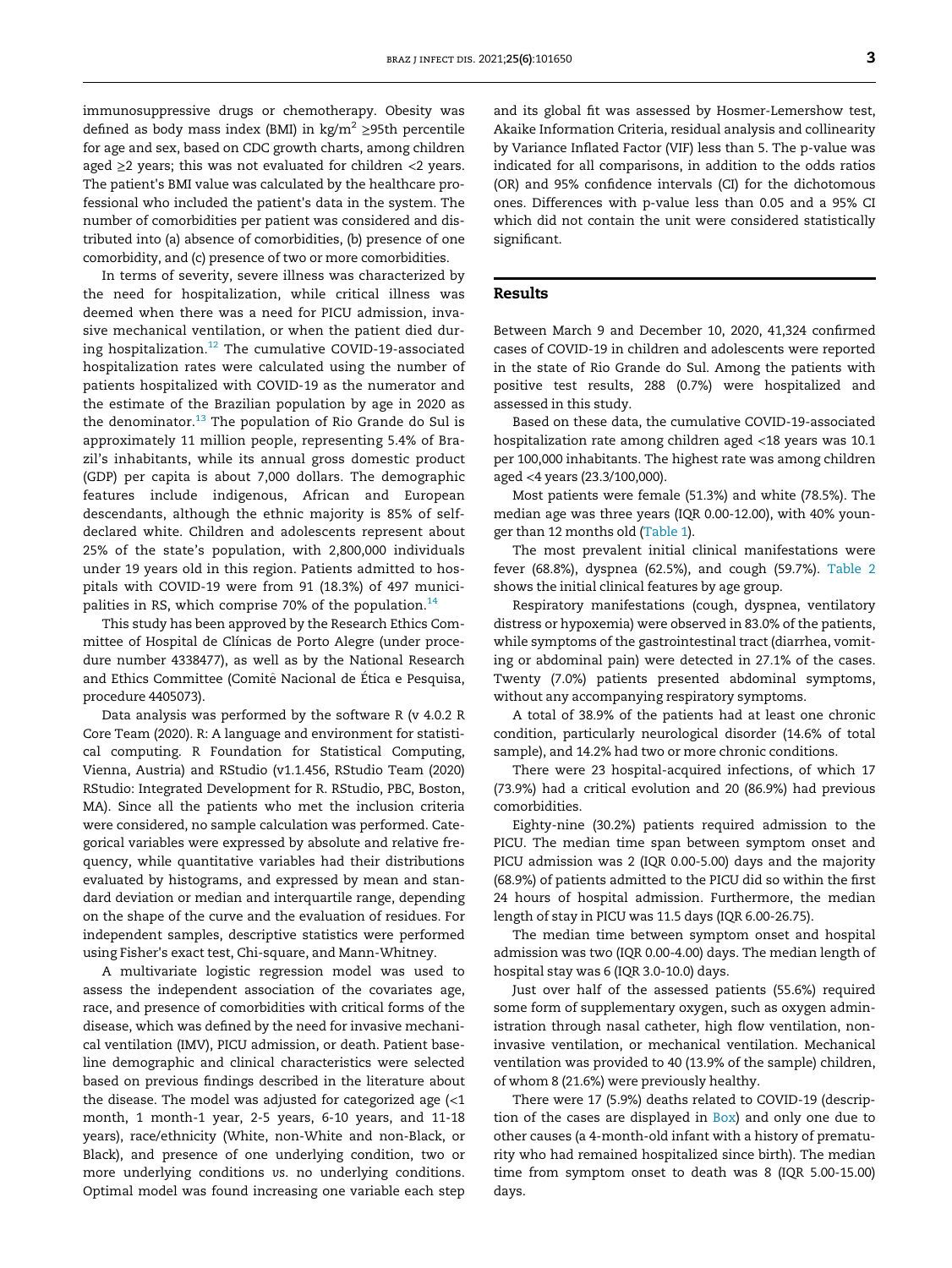#### <span id="page-3-0"></span>Table 1 – Demographic and clinical characteristics, and severity of patients aged 18 years or less with COVID-19, RS, Brazil, March to December 2020.

|                                          | No. (%)                                           |                                      |                                        |  |  |  |
|------------------------------------------|---------------------------------------------------|--------------------------------------|----------------------------------------|--|--|--|
| Characteristic                           | Total pediatric COVID-19<br>patients hospitalized | Hospitalized with severe<br>COVID-19 | Hospitalized with critical<br>COVID-19 |  |  |  |
| Total, No.                               | 288                                               | 196                                  | 92                                     |  |  |  |
| Sex                                      |                                                   |                                      |                                        |  |  |  |
| Female                                   | 148 (51.3)                                        | 99 (50.5)                            | 49 (53.3)                              |  |  |  |
| Male                                     | 140 (48.6)                                        | 97 (49.5)                            | 43 (46.7)                              |  |  |  |
| Age, $y^a$                               | $3$ [0.0, 12.0]                                   | 3 [0.0, 11.25]                       | 3 [0.0, 12.0]                          |  |  |  |
| $<$ 1 month                              | 27(9.4)                                           | 10(5.1)                              | 17(18.5)                               |  |  |  |
| $1m-1y$                                  | 88 (30.6)                                         | 66 (33.7)                            | 22(23.9)                               |  |  |  |
| $2-5y$                                   | 53 (18.4)                                         | 41(20.9)                             | 12(13.0)                               |  |  |  |
| $6-11y$                                  | 40 (13.9)                                         | 26(13.3)                             | 14 (15.2)                              |  |  |  |
| >11y                                     | 77(26.7)                                          | 51(26.0)                             | 26(28.3)                               |  |  |  |
| Race/ethnicity                           |                                                   |                                      |                                        |  |  |  |
| White                                    | 226(78.5)                                         | 157 (80.1)                           | 69 (75.0)                              |  |  |  |
| Non-white Non-Black                      | 19(6.6)                                           | 12(6.1)                              | 7(7.6)                                 |  |  |  |
| Black                                    | 30(10.4)                                          | 19(9.7)                              | 11(12.0)                               |  |  |  |
| Residence area                           |                                                   |                                      |                                        |  |  |  |
| Urban                                    | 221(76.7)                                         | 154 (78.5)                           | 67(72.8)                               |  |  |  |
| Rural                                    | 14(4.8)                                           | 10(5.1)                              | 4(4.3)                                 |  |  |  |
| Presence of chronic conditions           |                                                   |                                      |                                        |  |  |  |
| None                                     | 176(61.1)                                         | 145 (74.0)                           | 31(33.7)                               |  |  |  |
| One                                      | 71(24.7)                                          | 34(17.3)                             | 37 (40.2)                              |  |  |  |
| 2 ou more                                | 41(14.2)                                          | 17(8.7)                              | 87 (94.6)                              |  |  |  |
| Chronic conditions                       |                                                   |                                      |                                        |  |  |  |
| Neurological                             | 42(14.6)                                          | 17(8.7)                              | 25(27.2)                               |  |  |  |
| Pulmonary                                | 14(4.9)                                           | 5(2.6)                               | 9(9.8)                                 |  |  |  |
| Immunosuppression                        | 15(5.2)                                           | 6(3.1)                               | 9(9.8)                                 |  |  |  |
| Cardiac                                  | 15(5.2)                                           | 7(3.6)                               | 8(8.7)                                 |  |  |  |
| <sup>a</sup> Median [standard deviation] |                                                   |                                      |                                        |  |  |  |

#### <span id="page-3-1"></span>Box Description of deaths from COVID-19 in patients 18 Years or less, RS, Brazil, March to December 2020

| Cases          | Age            | Sex    | Race                | Chronic conditions           | PICU       | Length PICU<br>stay (days) | Ventilatory<br>support | Length hospital<br>stay (days) |
|----------------|----------------|--------|---------------------|------------------------------|------------|----------------------------|------------------------|--------------------------------|
| $\mathbf{1}$   | $\Omega$       | Male   | Black               | Other (prematurity)          | <b>Yes</b> | 38                         | <b>IMV</b>             | 38                             |
| $\overline{2}$ | $\Omega$       | Male   | White               | CVD, Pneumo, Immuno          | <b>Yes</b> | $\overline{2}$             | No.                    | 16                             |
| 3              | $\Omega$       | Male   | White               | None                         | <b>Yes</b> | 4                          | <b>IMV</b>             | 6                              |
| 4              | $\mathbf{1}$   | Female | Non-Black Non-White | None                         | Yes        | $\mathbf{0}$               | Missing                | 24                             |
| 5              | $\overline{2}$ | Female | White               | T21, Neuro                   | Yes        | $\mathbf{0}$               | <b>IMV</b>             | 14                             |
| 6              | 3              | Female | White               | DCV, T <sub>21</sub>         | No         | <b>NA</b>                  | No.                    | 0                              |
| $\overline{7}$ | 9              | Male   | White               | DCV, Neuro                   | <b>Yes</b> | 6                          | <b>IMV</b>             | 6                              |
| 8              | 10             | Female | White               | Neuro                        | <b>Yes</b> | 5                          | <b>IMV</b>             | 6                              |
| 9              | 14             | Male   | White               | Hepatic, Pneumo, Immuno      | <b>Yes</b> | $\mathbf{0}$               | <b>IMV</b>             | 10                             |
| 10             | 15             | Female | White               | Hematological, DM            | Yes        | $\mathbf{0}$               | <b>IMV</b>             | 39                             |
| 11             | 17             | Female | White               | T21, Immuno, Renal           | <b>Yes</b> | $\mathbf{1}$               | <b>IMV</b>             | 79                             |
| 12             | 17             | Male   | White               | Neuro                        | Yes        | 23                         | <b>IMV</b>             | 29                             |
| 13             | 17             | Female | White               | Pneumo                       | <b>Yes</b> | 29                         | <b>IMV</b>             | 29                             |
| 14             | 18             | Female | White               | Hematological                | No         | <b>NA</b>                  | No.                    | $\Omega$                       |
| 15             | 18             | Male   | White               | Neuro                        | No         | NA                         | <b>NIV</b>             | $\overline{2}$                 |
| 16             | 18             | Male   | Black               | Neuro                        | <b>Yes</b> | $\overline{4}$             | <b>IMV</b>             | 4                              |
| 17             | 18             | Male   | White               | Hematological, Immuno, Renal | Yes        | 2                          | <b>IMV</b>             | $\overline{2}$                 |
|                |                |        |                     |                              |            |                            |                        |                                |

CVD, cardiovascular disease; Pneumo, pneumological disease; Immuno, immunological disease; T21, trisomy 21; Neuro, neurological disease; IMV, invasive mechanical ventilation; NIV, non-invasive ventilation.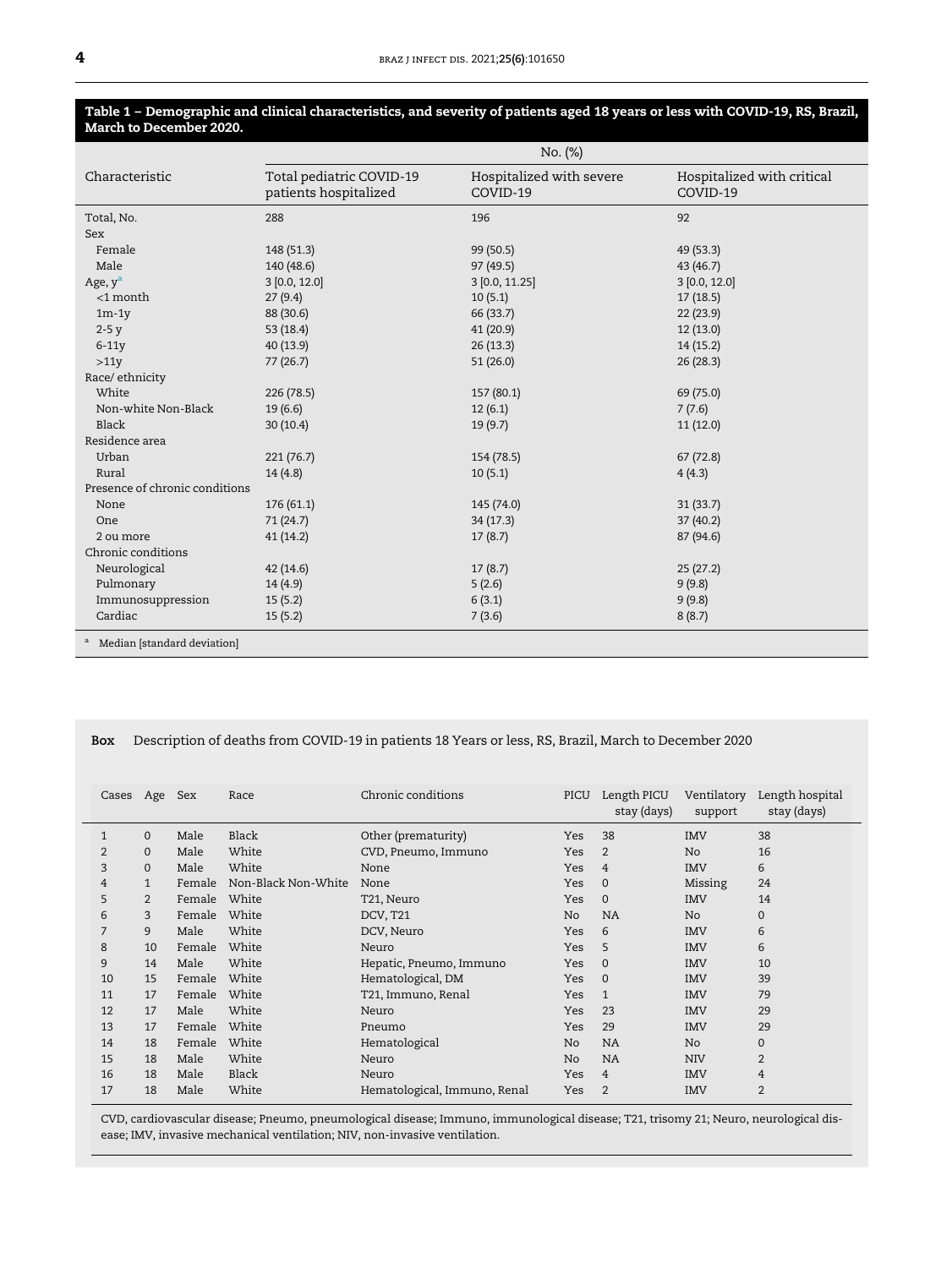<span id="page-4-0"></span>

| Table 2 - Clinical features at presentation by age.         |            |              |           |           |           |            |         |
|-------------------------------------------------------------|------------|--------------|-----------|-----------|-----------|------------|---------|
|                                                             | No. (%)    |              |           |           |           |            |         |
| Clinical features                                           | Total      | $<$ 1 month  | $1m - 1v$ | $2 - 5y$  | $6 - 10v$ | $\geq 11y$ | p-value |
| Total, No. (%)                                              | 288        | 27           | 88        | 53        | 40        | 77         |         |
| Fever                                                       | 198 (68.8) | $11(40.7)^*$ | 65 (73.9) | 38 (71.7) | 24(60.0)  | 57 (74.0)  | 0.012   |
| Cough                                                       | 172 (59.7) | $5(18.5)^*$  | 52(59.1)  | 39(73.6)  | 31(77.5)  | 45 (58.4)  | < 0.001 |
| Dyspnea                                                     | 180 (62.5) | 15(55.6)     | 52(59.1)  | 34 (64.2) | 32 (80.0) | 45 (58.4)  | 0.130   |
| Chest retraction                                            | 166 (57.6) | $12(44.4)^*$ | 50(56.8)  | 34(64.2)  | 30(75.0)  | 38 (49.4)  | 0.039   |
| Low $SpO2$ (<95%)                                           | 145 (50.3) | 12(44.4)     | 40(45.5)  | 26(49.1)  | 28 (70.0) | 37(48.1)   | 0.105   |
| Sore throat                                                 | 41(14.2)   | 1(3.7)       | 7(8.0)    | 8(15.1)   | 6(15.0)   | 19(24.7)   | 0.018   |
| Diarrhea                                                    | 42(14.6)   | 3(11.1)      | 18(20.5)  | 8(15.1)   | 3(7.5)    | 10(13.0)   | 0.395   |
| Vomiting                                                    | 43 (14.9)  | 1(3.7)       | 14 (15.9) | 9(17.0)   | 4(10.0)   | 15(19.5)   | 0.296   |
| Abdominal pain                                              | 15(5.2)    | 0(0.0)       | 3(3.4)    | 3(5.7)    | 1(2.5)    | 8(10.4)    | 0.219   |
| Shows a negative association in comparison to other groups. |            |              |           |           |           |            |         |

<span id="page-4-2"></span>The multivariate logistic regression analysis showed an adequate global fit by Hosmer-Lemershow test (chisquare = 4.96, df =8, p-value = 0.76) and AIC of 291.07, Nagelke R-squared of 0.28 and absence of collinearity by global VIFs analysis (all less than 2).

The model presented an increased significant association of critical COVID-19 among patients with one chronic condition (OR 5.08 95%CI 2.78-9.33) or with two or more chronic conditions (OR 6.60, 95%CI 3.17-13.74) vs. those with none. In addition, age less than 30 days was significantly associated with increased odds of critical illness (OR 9.52, 95%CI 3.01- 30.08), however, with high variance, that could be explained by the low number of patients in this age group. There was no statistically significant association between race/ethnicity and critical COVID-19 [\(Table 3](#page-4-1) and Figure).

#### Discussion

From March to December 2020, SIVEP-Gripe identified 288 hospitalizations associated with pediatric COVID-19. Despite the initial impression, children can develop severe and critical COVID-19 illness. $16$  During the period of the study, one in three Brazilian children hospitalized were admitted to the PICU. Children aged under one month and children with chronic conditions presented the highest rates of critical COVID-19 illness. These data contribute to defining the spectrum of the disease in the pediatric population and to understanding the contribution of both age and underlying conditions to the outcomes.

Ventilatory distress, fever and cough were the predominant symptoms in this study. Despite being endorsed by

#### <span id="page-4-1"></span>Table 3 – Adjusted odds ratios and 95% confidence intervals for pediatric patients with COVID-19, according to the need for IMV, ICU admission or death. Comparison of baseline demographic and clinical severity.

|                               | No. $(\%)^a$                         |                                       |                                              |         |  |  |
|-------------------------------|--------------------------------------|---------------------------------------|----------------------------------------------|---------|--|--|
|                               | Severe acute COVID-19<br>$(n = 196)$ | Critical acute<br>$COVID-19 (n = 92)$ | Adjusted odds<br>ratio (95% CI) <sup>b</sup> | P-value |  |  |
| Age                           |                                      |                                       |                                              |         |  |  |
| < 1m                          | 10(5.1)                              | 17(18.5)                              | $9.52(3.01 - 30.08)$                         | p<0.001 |  |  |
| $1m-1y$                       | 66 (33.7)                            | 22(23.9)                              | $1.58(0.63 - 3.98)$                          |         |  |  |
| $2-5y$                        | 41(20.9)                             | 12(13.0)                              | 1 [Reference]                                |         |  |  |
| $6-10y$                       | 26(13.3)                             | 14(15.2)                              | $2.28(0.81 - 6.38)$                          |         |  |  |
| >11y                          | 51(26.0)                             | 26(28.3)                              | $1.75(0.71 - 4.33)$                          |         |  |  |
| Race/ethnicity                |                                      |                                       |                                              |         |  |  |
| White                         | 157 (80.1)                           | 69 (75.0)                             | 1 [Reference]                                |         |  |  |
| Black                         | 19(9.7)                              | 11(12.0)                              | $0.97(0.38 - 2.51)$                          |         |  |  |
| Non-White non-black           | 12(6.1)                              | 7(7.6)                                | $1.71(0.58 - 5.05)$                          |         |  |  |
| Underlying medical conditions |                                      |                                       |                                              |         |  |  |
| None                          | 145 (74.0)                           | 31(33.7)                              | 1 [Reference]                                |         |  |  |
| <b>One</b>                    | 34(17.3)                             | 37(40.2)                              | $5.27(2.69 - 10.34)$                         | p<0.001 |  |  |
| Two or more                   | 17(8.7)                              | 24(26.1)                              | $9.93(4.45 - 22.17)$                         | p<0.001 |  |  |

COVID-19 indicates coronavirus disease 2019 <sup>a</sup> Included children and adolescents younger than 18 years of age from RS, Brazil between March 9 and December 10, 2020. <sup>b</sup>The primary outcome is needed for IMV, ICU admission or death. An odds ratio greater than 1 represents a higher relative odds of needing IMV, ICU admission or death in the respective row relative to the referent group within that category. Associations were adjusted for age group (under 1 month, 1 month -1 year, 2-5 years, 6-10 years, 11-18 years), race/ethnicity (White, non-White non-Black, or Black), and presence of underlying conditions (none, one or 2 or more underlying medical conditions). IMV, invasive mechanical ventilation; ICU, intensive care unit; CI, confidence interval.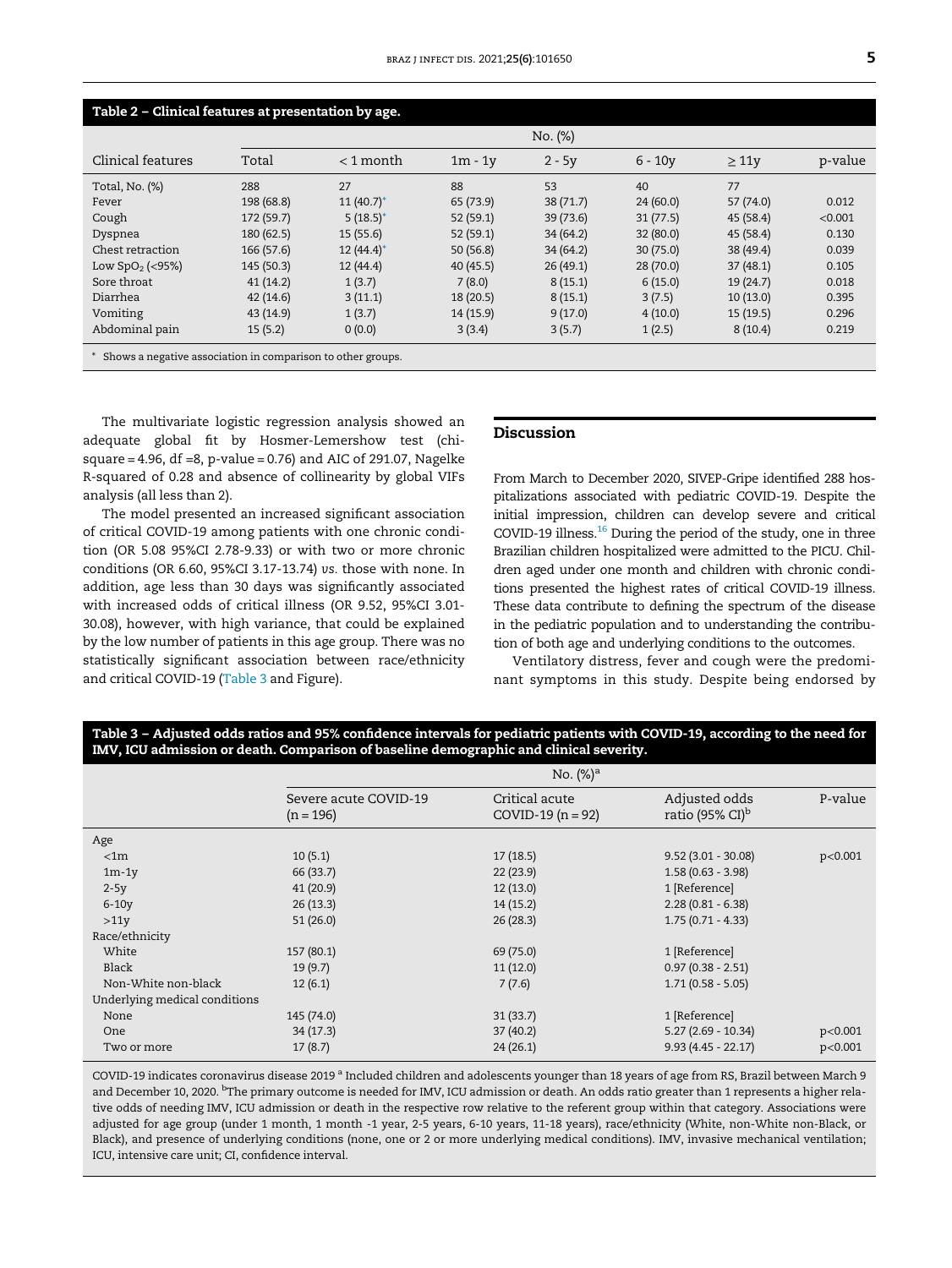several previous studies, $15-17$  these results must be interpreted with caution as the cohort could be influenced by the test criteria, considering that the mentioned symp-toms were used to define suspected cases.<sup>[18](#page-7-0)</sup> Children aged under one month had fewer records of ventilatory distress and fever than other age groups. Given the variability of manifestations in this age group, also described in previ-ous reports,<sup>[19](#page-7-1)</sup> clinicians should have a high index of suspicion for SARS-CoV-2 infection in young infants presenting systemic symptoms, even in the absence of fever or ventilatory distress. Furthermore, it is noteworthy that although most patients develop respiratory symptoms, a remarkable portion (27%) presented gastrointestinal symptoms, which demonstrates that COVID-19 can also present this facet of viruses with abdominal symptoms, in addition to or without respiratory symptoms.

Forty percent of the children in this study had one or more underlying medical conditions, and 15% had two or more, which reveals the high disease burden in this inhospital COVID-19 pediatric population. The presence of underlying conditions places children at higher risk for critical COVID-19. We observed that neurological chronic disorder was the most prevalent underlying medical condition. Respiratory dysfunction is a leading cause of morbidity and mortality in individuals with neurological chronic disorder since these patients have impairments in respiratory function, such as a decreased respiratory capacity or a weak cough. $20$  Therefore, understanding the underlying pathophysiologic association between neurological disorder and SARS-CoV-2 infection is important to identify possible clinical interventions and preventive strategies to reduce the risk for hospitalization.

Furthermore, we found some cases of hospital-acquired infection. Most of these patients were children with chronic conditions who were hospitalized due to clinical complications of their underlying diseases and ended up being infected by SARS-CoV-2 during hospitalization. These patients had a high rate of both need for intensive care and mortality. The spread of infections in hospitals occurs either directly through sharing the same rooms and environment or indirectly through healthcare workers attending infected and susceptible patients. This finding reinforces the importance of contamination surveillance in the hospital environment, considering the several difficulties faced to contain the intrahospital spread of the virus, such as the availability of personal protective equipment, physical space in the wards and PICU, and screening tests for patients and staff professionals. Studies have shown that transmission could be curbed by reducing the number of patients per room and performing more regular SARS-CoV-2 testing of hospitalized patients, which would allow proper placement of infected patients in hospital areas only for COVID-19.<sup>[21](#page-7-3)</sup>

Up to now, there is no agreement regarding the age group of highest risk for severe COVID-19 infection in children. However, it seems to have a bimodal pattern of severity, with infants and adolescents being the groups most at risk for severity.<sup>[16](#page-6-14)[,17](#page-6-16),[22](#page-7-4),[23](#page-7-5)</sup> In this study, to be aged under one month was associated with increased odds of critical COVID-19. This age group deserves attention as there is a rising number of infected pregnant women and the factors related to fetal or

postnatal transmission are still not well understood.<sup>[24,](#page-7-6)[25](#page-7-7)</sup> In addition, this age group has also a higher risk of severity in other respiratory diseases, such as bronchiolitis by respira-tory syncytial virus.<sup>[26](#page-7-8)</sup>

Despite being a sample based on cases of SARI, just over half of the patients in our study needed supplemental oxygen, which may lead us to believe that these children were hospitalized more due to impairment of their general condition than due to ventilatory insufficiency. Some other studies involving the pediatric population also showed low rates of respiratory support.<sup>[27](#page-7-9)</sup>

Although the children hospitalized in different countries for COVID-19 are quite similar in terms of the frequency of comorbidities (about 40%), age group (younger children have higher hospitalization rates) and rates of admission to the PICU (around 30%), $16,17,21,22$  $16,17,21,22$  $16,17,21,22$  $16,17,21,22$  $16,17,21,22$  countries with lower socioeconomic development have higher mortality rates. $7$  Even in the United States, deaths are more frequent among the most vulnerable populations.[28](#page-7-10) In Brazil, it is no different. In this study, mortality was 2-3-fold higher than those reported in the United States and Europe.<sup>[16](#page-6-14)[,17,](#page-6-16)[22](#page-7-4),[23](#page-7-5)</sup> Furthermore, Brazilian studies have shown even higher mortality rates in children from the North and Northeast (mortality values of up to 15% in hospitalized children).<sup>[29,](#page-7-11)[30](#page-7-12)</sup> Knowing the local particularities, deficiencies and fragilities of each region is essential to plan the necessary measures to reduce mortality. For example, knowing the age group that mostly needs ICU beds and providing bed adjustments, adequately managing patients' chronic diseases, and improving access to healthcare seem to be fundamental measures to reduce deaths and improve outcomes.

The findings in this study are subject to some limitations. First, RT-PCR confirmation is dependent on clinician order, test availability, and test performance; therefore, some cases can be missed and the rates can be underestimated. In addition, this was a notification-based study, being subject to underreporting or inappropriately included patients.

On the other hand, this study covered an area with almost three million inhabitants under the age of 19 years and analyzed all COVID-19 hospitalizations during the year of 2020. The inclusion of a significant number of participants was possible owing to the expansion of the notification system of the Ministry of Health, and especially owing to the work of the CEVS, which makes an active search of cases to complete and check the notifications, providing complete and reliable population-based data on hospitalized children.

In conclusion, we found that age and chronic conditions are risk factors for critical COVID-19 in children. Findings from this study should warn pediatricians and public health officials in order to guide pandemic planning, clinical management, and resource allocation. Counseling of families with children with comorbid medical conditions should include a discussion of increased risk of severe illness. Health care providers should pay attention to systemic signals in neonates and infants and increasing the level of suspicion for SARS-CoV-2 infection in this age group. Additional researches should evaluate approaches to plan strategies to try to reduce mortality in developing countries such as Brazil.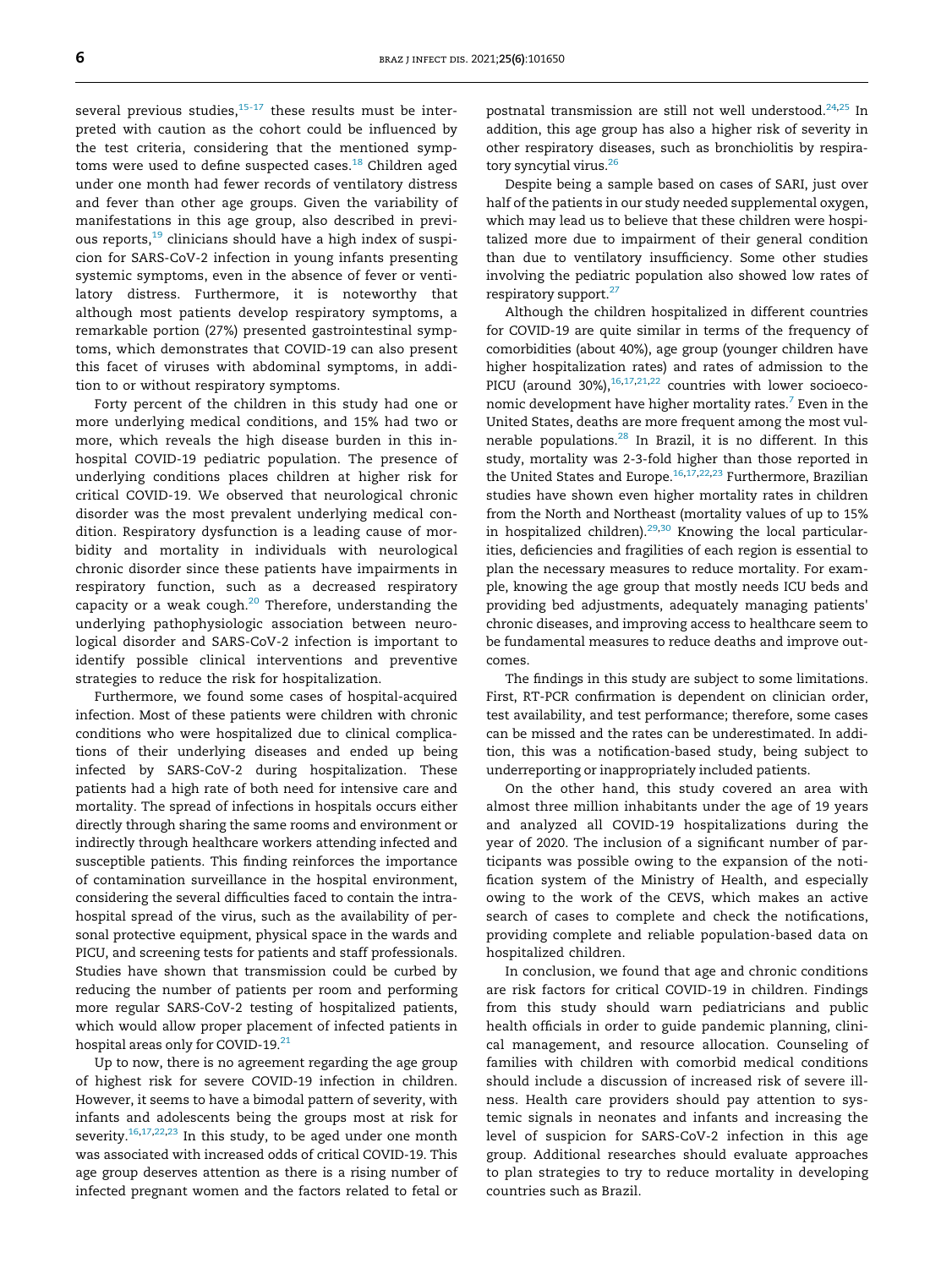#### Role of the funding source

<span id="page-6-1"></span><span id="page-6-0"></span>This project did not receive specific funding. The authors used their own resources to cover the costs of the study. All authors had full access to the full data in the study and accept responsibility to submit for publication.

#### <span id="page-6-2"></span>Funding

<span id="page-6-3"></span>This research did not receive any specific grant from funding agencies in the public, commercial, or not-for-profit sectors.

#### <span id="page-6-4"></span>Availability of data and material

<span id="page-6-5"></span>Data can be obtained directly from the corresponding author via email.

#### <span id="page-6-6"></span>Authors' contributions

<span id="page-6-7"></span>Patricia Miranda do Lago conceived of the study. Jordana Vaz Hendler designed the study. Gabriel Cardozo Müller cleaned and analysed the data, and constructed the figures. Jordana Vaz Hendler wrote the first draft of the manuscript. All authors contributed to the data interpretation, critically reviewed the manuscript, and approved the final manuscript for submission.

#### <span id="page-6-9"></span><span id="page-6-8"></span>Ethics approval

<span id="page-6-10"></span>This study has been approved by the Research Ethics Committee of Hospital de Clínicas de Porto Alegre (under procedure number 4338477), as well as by the National Research and Ethics Committee (Comitê Nacional de Ética e Pesquisa, procedure 4405073).

#### <span id="page-6-11"></span>Consent for publication

<span id="page-6-13"></span><span id="page-6-12"></span>All authors had full access to the full data in the study and accept responsibility to submit for publication.

#### <span id="page-6-15"></span>Conflicts of interest

The authors declare no conflicts of interests.

#### <span id="page-6-14"></span>Acknowledgments

<span id="page-6-16"></span>We express our gratitude to all the personnel of the State Health Department involved in COVID-19 data collection who made this study possible, particularly the Secretary of Health of the state of Rio Grande do Sul, Arita Bergmann, and the Department of Health pharmacist Eduardo Viegas da Silva.

#### references

- 1. COVID-19 Map Johns Hopkins Coronavirus Resource Center [Internet]. <https://coronavirus.jhu.edu/map.html>. Accessed June 09, 2021.
- 2. Guo CX, He L. Epidemiological and clinical features of pediatric COVID-19. BMC Med. 2020;18:250. https://doi.org/ [10.1186/s12916-020-01719-2.](https://doi.org/10.1186/s12916-020-01719-2)
- 3. Hoang A, Chorath K. COVID-19 in 7780 pediatric patients: A systematic review. E Clin Medi. 2020;24:100433. https://doi.org/ [10.1016/j.eclinm.2020.100433.](https://doi.org/10.1016/j.eclinm.2020.100433)
- 4. Jiang L, Tang K. COVID-19 and multisystem inflammatory syndrome in children and adolescents. Lancet Infect Dis. 2020;20(11):e276–88. https://doi.org[/10.1016/S1473-3099\(20\)](https://doi.org/10.1016/S1473-3099(20)30651-4) [30651-4](https://doi.org/10.1016/S1473-3099(20)30651-4). Epub 2020 Aug 17.
- 5. Antúnez-Montes OY, Escamilla MI, Figueroa-Uribe AF, et al. COVID-19 and multisystem inflammatory syndrome in Latin American children: A Multinational Study. Pediatr Infect Dis J. 2021;40(1):e1–6. https://doi.org/[10.1097/INF.0000000000002949.](https://doi.org/10.1097/INF.0000000000002949)
- 6. xxx Children and COVID-19: State-Level Data Report Version: 4/29/21 [Internet]. Children and COVID-19: State-Level Data Report (aap.org). Accessed April 29, 2021.
- 7. Kitano T, Kitano M, Krueger C, et al. The differential impact of pediatric COVID-19 between high-income countries and lowand middle income countries: A systematic review of fatality and ICU admission in children worldwide. PLoS ONE. 2021;16 (1):e0246326. https://doi.org/[10.1371/journal.pone.0246326.](https://doi.org/10.1371/journal.pone.0246326)
- 8. Castro MC, Massuda A, Almeida G, et al. Brazil's unified health system: the first 30 years and prospects for the future. Lancet. 2019;394(10195):345–56. https://doi.org/[10.1016/S0140-6736\(19\)](https://doi.org/10.1016/S0140-6736(19)31243-7) [31243-7](https://doi.org/10.1016/S0140-6736(19)31243-7).
- 9. DATASUS, Ministry of Health. SRAG 2020—severe acute respiratory syndrome database—including data from COVID-19. Surveillance of severe acute respiratory syndrome (SARS). <https://opendatasus.saude.gov.br/dataset/bd-srag-2020>. Accessed January 10, 2021.
- 10. Individual Registration Form Cases of Severe Acute Respiratory Syndrome in Hospitalized. [https://saude.rs.gov.br/](https://saude.rs.gov.br/upload/arquivos/carga20190433/05143355-25141516-1-ficha-srag-hospital.pdf) [upload/arquivos/carga20190433/05143355-25141516-1-](https://saude.rs.gov.br/upload/arquivos/carga20190433/05143355-25141516-1-ficha-srag-hospital.pdf)ficha[srag-hospital.pdf.](https://saude.rs.gov.br/upload/arquivos/carga20190433/05143355-25141516-1-ficha-srag-hospital.pdf) Accessed January 09, 2021.
- 11. Ministry of Health. Pediatric Clinical Management Flow in Specialized Care. [https://www.conasems.org.br/covid-19](https://www.conasems.org.br/covid-19-protocolos-e-orientacoes-aosprofissionais-eservicos-de-saude/) [protocolos-e-orientacoes-aospro](https://www.conasems.org.br/covid-19-protocolos-e-orientacoes-aosprofissionais-eservicos-de-saude/)fissionais-eservicos-de[saude/](https://www.conasems.org.br/covid-19-protocolos-e-orientacoes-aosprofissionais-eservicos-de-saude/). Accessed June 09, 2021.
- 12. González-Dambrauskas S, Vásquez-Hoyos P, Camporesi A, et al. Critical coronavirus and kids epidemiology cake study. Pediatric critical care and COVID-19. Pediatrics. 2020;146(3): e20201766. https://doi.org[/10.1542/peds.2020-1766.](https://doi.org/10.1542/peds.2020-1766)
- 13. xxx Population Projection of Federation Units by Gender and Age Groups: 2000-2030. População residente - DATASUS (saude.gov.br). Accessed June 09, 2021.
- 14. xxx Panorama of municipalities in the state of Rio Grande do Sul. <https://cidades.ibge.gov.br/brasil/rs/panorama>. Accessed June 09, 2021.
- 15. Docherty AB, Harrison EM, Green CA, et al. Features of 20 133 UK patients in hospital with covid-19 using the ISARIC WHO Clinical Characterisation Protocol: prospective observational cohort study. BMJ. 2020;369:m1985. https://doi.org[/10.1136/](https://doi.org/10.1136/bmj.m1985) [bmj.m1985.](https://doi.org/10.1136/bmj.m1985)
- 16. Zachariah P, Johnson CL, Halabi KC, et al. Epidemiology, clinical features, and disease severity in patients with coronavirus disease 2019 (COVID-19) in a Children's Hospital in New York City, New York. JAMA Pediatr. 2020;174(10): e202430. https://doi.org/[10.1001/jamapediatrics.2020.2430.](https://doi.org/10.1001/jamapediatrics.2020.2430)
- 17. Fernandes DM, Oliveira CR, Guerguis S, et al. Severe acute respiratory syndrome Coronavirus 2 clinical syndromes and predictors of disease severity in hospitalized children and